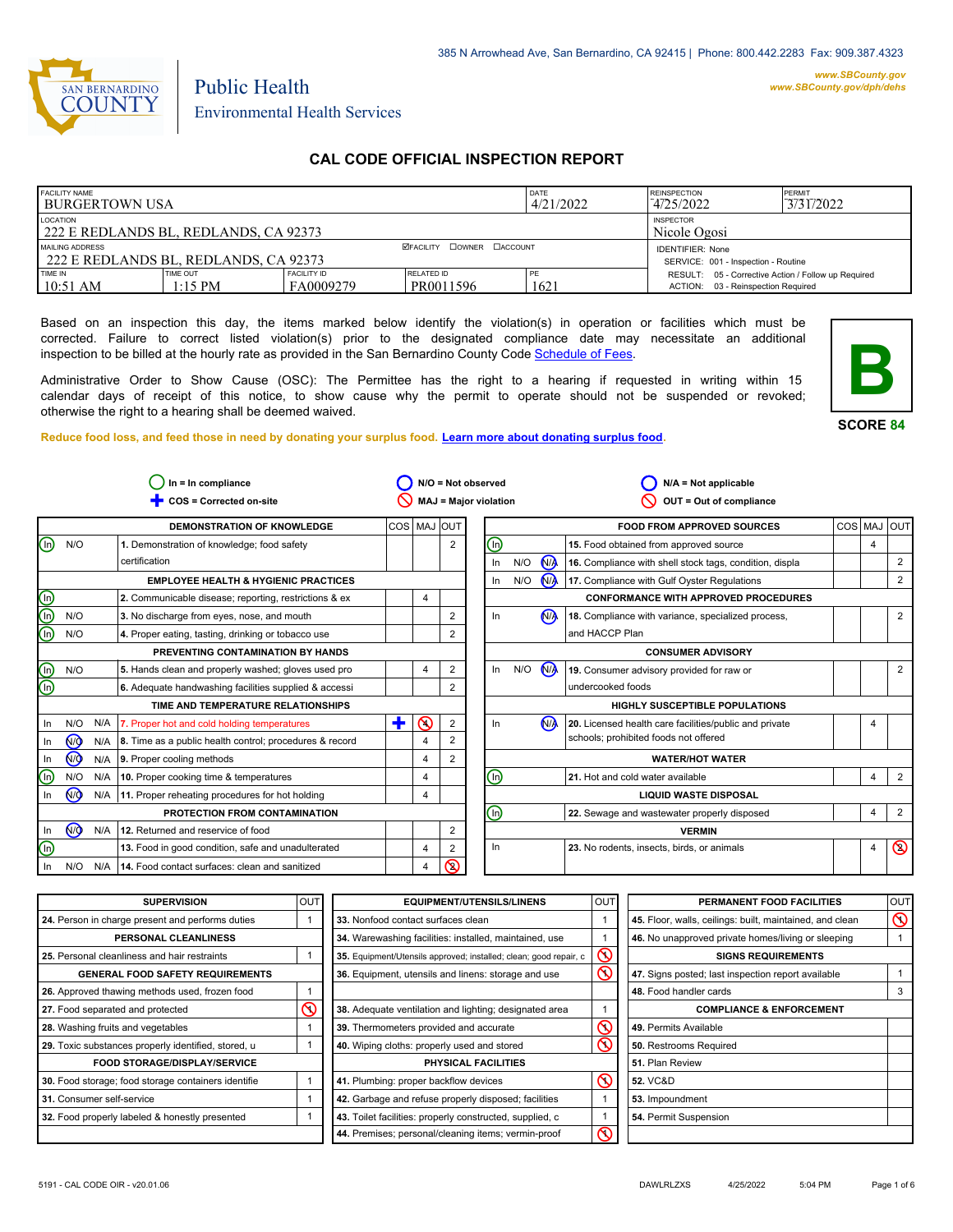

Public Health Environmental Health Services

# **CAL CODE OFFICIAL INSPECTION REPORT**

| <b>FACILITY NAME</b> | <b>BURGERTOWN USA</b>                                                                                                  |                                                                                                                                                                                                                                         | DATE<br>4/21/2022                |              |   |
|----------------------|------------------------------------------------------------------------------------------------------------------------|-----------------------------------------------------------------------------------------------------------------------------------------------------------------------------------------------------------------------------------------|----------------------------------|--------------|---|
| <b>LOCATION</b>      | 222 E REDLANDS BL, REDLANDS, CA 92373                                                                                  |                                                                                                                                                                                                                                         | <b>INSPECTOR</b><br>Nicole Ogosi |              |   |
|                      |                                                                                                                        | 7. PROPER HOT AND COLD HOLDING TEMPERATURES                                                                                                                                                                                             |                                  | <b>MAJOR</b> | m |
| <b>POINTS</b>        | Compliance date not specified<br><b>Complied on 4/21/2022</b><br>Violation Reference - HSC -<br>113996, 113998, 114037 | Inspector Comments: 1) Observed the following items located inside the reach in cold holding unit located<br>under the grill<br>-Tuna patty measuring approximately 50 degrees F<br>-Sliced cheese measuring approximately 45 degrees F |                                  |              |   |
|                      |                                                                                                                        | 3) Observed metal container of eggs stored in ice measuring approximately 54 degrees located adjacent to                                                                                                                                |                                  |              |   |
|                      |                                                                                                                        | 4) Observed sliced tomatoes located inside of the cold holding unit measuring approximately 43 degrees F.                                                                                                                               |                                  |              |   |
|                      |                                                                                                                        | Maintain all potentially hazardous foods in cold holding at 41F or below.                                                                                                                                                               |                                  |              |   |
|                      |                                                                                                                        | The manager relocated items to the walk-in. Corrected on site.                                                                                                                                                                          |                                  |              |   |
|                      |                                                                                                                        |                                                                                                                                                                                                                                         |                                  |              |   |

**Violation Description:** Potentially hazardous foods shall be held at or below 41F or at or above 135F. (113996, 113998, 114037, 114343(a))

**More Information: <https://youtu.be/RI6w5DtEs7w>**

# **14. FOOD CONTACT SURFACES: CLEAN AND SANITIZED**

| <b>POINTS</b> | Compliance date not specified<br><b>Not In Compliance</b> | Inspector Comments: 1) Observed heavy old food debris located on vegetable sliced stored adjacent to<br>the cold holding unit.                                 |
|---------------|-----------------------------------------------------------|----------------------------------------------------------------------------------------------------------------------------------------------------------------|
|               | Violation Reference - HSC -<br>113984(e), 114097, 114099  | Ensure all food contact surfaces are maintained in a clean and sanitary condition. Clean and sanitize the<br>slicer to prevent contamination of food.          |
|               |                                                           | 2) Observed unknown black mold like debris on the interior panel of ice machine. Observed the mold-like<br>substance not in contact with the ice at this time. |

Ensure all food contact surfaces are maintained in a clean and sanitary condition

**Violation Description:** All food contact surfaces of utensils and equipment shall be clean and sanitized. (113984(e), 114097, 114099.1, 114099.4, 114099.6, 114101 (b-d), 114105, 114109, 114111, 114113, 114115 (a, b, d), 114117, 114125(b), 114135, 114141)

**More Information: <https://youtu.be/Gz6zPqZtv2s>**

# **23. NO RODENTS, INSECTS, BIRDS, OR ANIMALS**

| <b>POINTS</b>                                          | Compliance date not specified<br><b>Not In Compliance</b> | <b>Inspector Comments:</b> Observed the following located underneath the 3-compartment sink:<br>-Two (2) dead adult German cockroaches                                                                                                                                                       |  |  |  |  |
|--------------------------------------------------------|-----------------------------------------------------------|----------------------------------------------------------------------------------------------------------------------------------------------------------------------------------------------------------------------------------------------------------------------------------------------|--|--|--|--|
| Violation Reference HSC -<br>114259.1, 114259.4, 11425 |                                                           | -Ten (10) dead nymph German cockroaches                                                                                                                                                                                                                                                      |  |  |  |  |
|                                                        |                                                           | Upon questioning, the manager stated that the facility receives pest control once per month. Observed a<br>pest control service invoice dated 3/11/2022 stated that both german and brown bandit cockroach activity.<br>Eliminate the cockroaches and clean and sanitize the affected areas. |  |  |  |  |
|                                                        |                                                           | Immediately clean and sanitize the affected area and ensure the facility is free from vermin and vermin<br>droppings at all times.                                                                                                                                                           |  |  |  |  |
|                                                        |                                                           | A reinspection is required within 48 hours to determine compliance of no vermin inside the facility.                                                                                                                                                                                         |  |  |  |  |

**Violation Description:** Food facility shall be kept free of vermin: rodents (rats, mice), cockroaches, flies. (114259.1, 114259.4, 114259.5) Live animals are not allowed in a food facility unless, food employees with service animals may handle or care for their service animal if they wash their hands as required or persons who are licensed pursuant to Chapter 11.5 of Division 3 of the Business and Professions Code. (114259.4, 114259.5)

**More Information: [https://youtu.be/1yuxW\\_p9Bxs](https://youtu.be/1yuxW_p9Bxs)**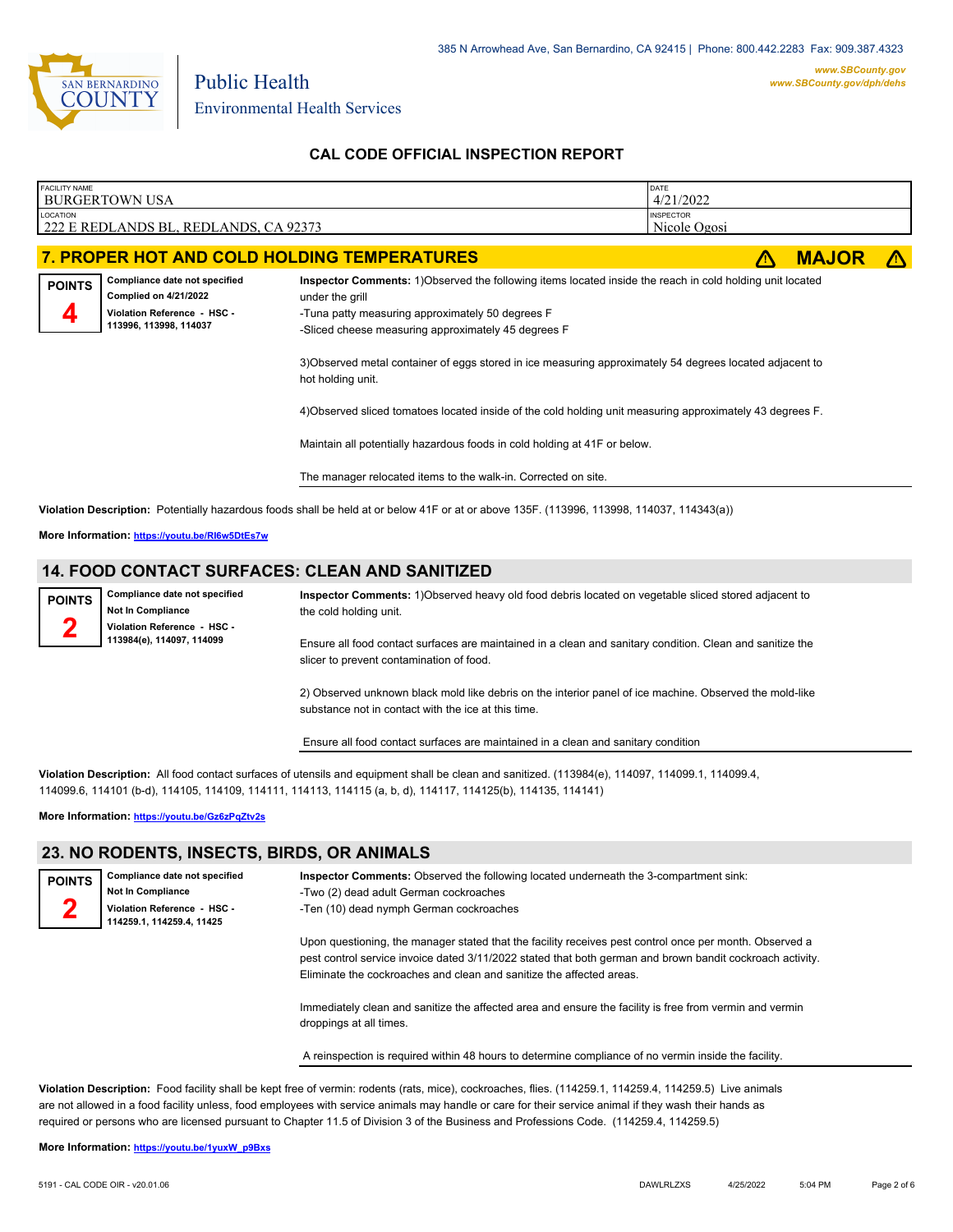

Environmental Health Services

Public Health

# **CAL CODE OFFICIAL INSPECTION REPORT**

| <b>FACILITY NAME</b>                                          | <b>DATE</b>                      |
|---------------------------------------------------------------|----------------------------------|
| BURGERTOWN USA                                                | 4/21/2022                        |
| <b>LOCATION</b><br>222 E REDLANDS BL<br>CA 92373<br>REDLANDS. | <b>INSPECTOR</b><br>Nicole Ogosi |

#### **27. FOOD SEPARATED AND PROTECTED**

**Compliance date not specified Not In Compliance Violation Reference - HSC - 113984 (a, b, c, d, f) POINTS 1**

**Inspector Comments:** Observed the following uncovered food containers located inside the walk-in refrigerator as well as the cold holding unit: -Shredded lettuce -Sliced tomatoes -Butter

Observed two (2) trays of sliced zucchini stored on bread rack without overhead protection.

Cover these foods and ensure that food is protected from contamination.

**Violation Description:** All food shall be separated and protected from contamination. (113984 (a, b, c, d, f), 113986, 114060, 114067(a, d, e, j), 114069(a, b), 114077, 114089.1 (c), 114143 (c)) All food shall be stored, prepared, displayed or held so that it is protected from contamination.

# **35. EQUIPMENT/UTENSILS - APPROVED; INSTALLED; CLEAN; GOOD REPAIR, CAPACITY**

**POINTS 1**

**Compliance date not specified Not In Compliance Violation Reference - HSC - 114130, 114130.1, 114130**

**Inspector Comments:** Observed the gasket on the cold holding unit to in disrepair and peeling away from the door.

Repair or replace the gasket and maintain all equipment in good repair.

**Violation Description:** All utensils and equipment shall be fully operative and in good repair. (114175). All utensils and equipment shall be approved, installed properly, and meet applicable standards. (114130, 114130.1, 114130.2, 114130.3, 114130.4, 114130.5, 114132, 114133, 114137, 114139, 114153, 114155, 114163, 114165, 114167, 114169, 114177, 114180, 114182)

#### **36. EQUIPMENT, UTENSILS AND LINENS: STORAGE AND USE**

**POINTS 1**

**Compliance date not specified Not In Compliance Violation Reference - HSC - 114074, 114081, 114119**

**Inspector Comments:** 1)Observed two (2) knives wedged in between a container and shelf located at the cold holding unit.

2)Observed approved scoop stored in sugar container with handle in direct contact with food located on shelf below the handwashing sink.

Ensure all utensils are stored in an approved manner that prevents possible contamination of food.

**Violation Description:** All clean and soiled linen shall be properly stored; non-food items shall be stored and displayed separate from food and food-contact surfaces. (114185.3 - 114185.4)Utensils and equipment shall be handled and stored so as to be protected from contamination. (114074 - 114075, 114081, 114119, 114121, 114161, 114178, 114179, 114083, 114185, 114185.2, 114185.5) Pressurized cylinders must be securely fastened to a rigid structure. (114172)

#### **39. THERMOMETERS PROVIDED AND ACCURATE**

**Compliance date not specified Not In Compliance Violation Reference - HSC - 114157, 114159 POINTS 1**

**Inspector Comments:** Observed a missing accurate thermometer located in the following areas: -Cold holding unit at cook line -3-door freezer

Provide a working thermometer for each cold holding unit of potentially hazardous foods.

**Violation Description:** An accurate easily readable metal probe thermometer suitable for measuring temperature of food shall be available to the food handler. A thermometer +/- 2 F shall be provided for each hot and cold holding unit of potentially hazardous foods and high temperature warewashing machines. (114157, 114159)

**More Information: <http://www.sbcounty.gov/uploads/dph/dehs/Depts/EnvironmentalHealth/FormsPublications/CalibratingThermometer.pdf>**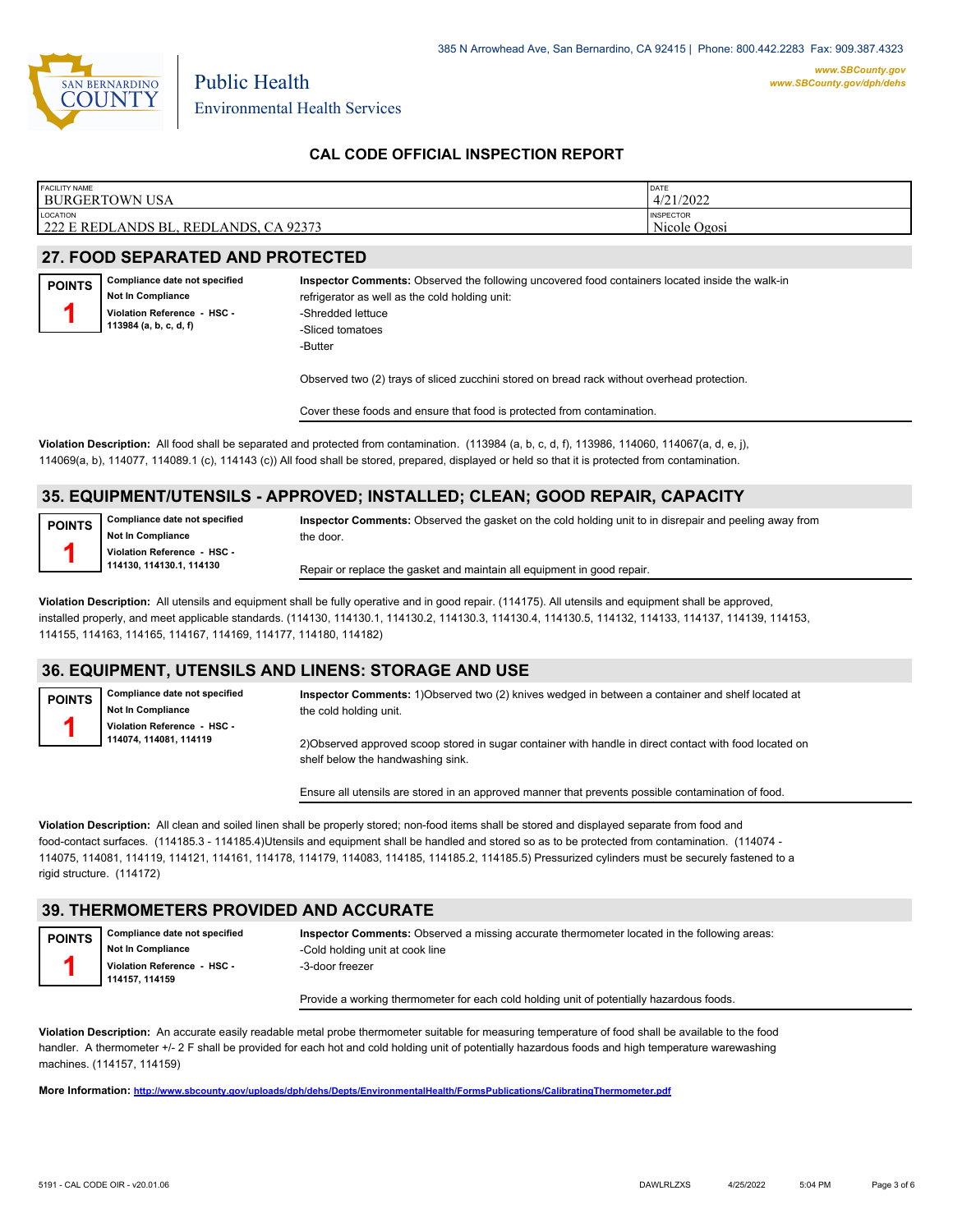

Environmental Health Services

# **CAL CODE OFFICIAL INSPECTION REPORT**

| <b>FACILITY NAME</b>                                             | DATE                             |
|------------------------------------------------------------------|----------------------------------|
| <b>BURGERTOWN USA</b>                                            | 4/21/2022                        |
| <b>LOCATION</b><br>222 E REDLANDS BL.<br>, CA 92373<br>REDLANDS. | <b>INSPECTOR</b><br>Nicole Ogosi |

#### **40. WIPING CLOTHS: PROPERLY USED AND STORED**

Public Health

**Compliance date not specified Not In Compliance Violation Reference - HSC - 114135, 114185.1 POINTS 1 Inspector Comments:** Observed one (1) wiping cloth stored adjacent to the preparation sink. Ensure all wet wiping towels are stored completely submerged in appropriate sanitizing solution.

**Violation Description:** Wiping cloths used to wipe service counters, scales or other surfaces that may come into contact with food shall be used only once unless kept in clean water with sanitizer. (114135, 114185.1, 114185.3 (d-e)) Sponges shall not be used in contact with cleaned and sanitized or in-use food contact surfaces. (114135)

**More Information: <https://youtu.be/QGKUN9MDxjg>**

#### **41. PLUMBING; PROPER BACKFLOW DEVICES**

| POINTS | Compliance date not specified<br>Not In Compliance | Inspector Comments: Observed no air gap between the drain pipe and floor sinks located underneath<br>the preparation sink adjacent to the cold holding unit. |
|--------|----------------------------------------------------|--------------------------------------------------------------------------------------------------------------------------------------------------------------|
|        | Violation Reference - HSC -<br>114171, 114189.1    | Provide an air gap between the drainage pipe and the floor sink that is a minimum of 1-inch or twice the<br>diameter of the pipe.                            |

**Violation Description:** The potable water supply shall be protected with a backflow or back siphonage protection device, as required by applicable plumbing codes. (114192) All plumbing and plumbing fixtures shall be installed in compliance with local plumbing ordinances, shall be maintained so as to prevent any contamination, and shall be kept clean, fully operative, and in good repair. Any hose used for conveying potable water shall be of approved materials, labeled, properly stored, and used for no other purpose. (114171, 114189.1, 114190, 114193, 114193.1, 114199, 114201, 114269)

#### **44. PREMISES; PERSONAL/CLEANING ITEMS; VERMIN-PROOFING**

| <b>POINTS</b> | Compliance date not specified<br><b>Not In Compliance</b> | Inspector Comments: 1) Observed front door entrance to the facility to be propped open.                                                       |
|---------------|-----------------------------------------------------------|-----------------------------------------------------------------------------------------------------------------------------------------------|
|               | Violation Reference - HSC -<br>114067 (i), 114123         | Close the door to prevent vermin inside the facility.                                                                                         |
|               |                                                           | 2) Observed personal food stored among food items intended for customer consumption located in upright<br>cooler adjacent to the ice machine. |
|               |                                                           | Engura a decignated enges for employee's nersonal items are senarate from quotemer food and food                                              |

nsure a designated space for employee's personal items are separate from customer food and food contact surfaces.

**Violation Description:** The premises of each food facility shall be kept clean and free of litter and rubbish; all clean and soiled linen shall be properly stored; non-food items shall be stored and displayed separate from food and food-contact surfaces; the facility shall be kept vermin proof. (114067 (j), 114123, 114143 (a) & (b), 114256, 114256.1, 114256.2, 114256.4, 114257, 114257.1, 114259, 114259.2, 114259.3, 114279, 114281, 114282) Food preparation sinks, handwashing sinks and warewashing equipment shall not be used for the cleaning of maintenance tools, the holding of maintenance materials, or the disposal of liquid wastes. (114123) Open-air barbecue and/or outdoor wood burning oven must operate on the same premises, in conjunction with a permanent food facility and not in an area that may pose as a fire hazard. (114143(a) (b)) Janitorial sink or approved curbed cleaning facility (exemption for restricted food service facilities Section 114279 (b)) shall be provided. (114279(a)) First aid supplies must have a legible manufacturer's label and stored in a kit or container that is located to prevent contamination. (114256.4) Insect electrocution devices are not allowed in food or utensil handling areas. (114259.3)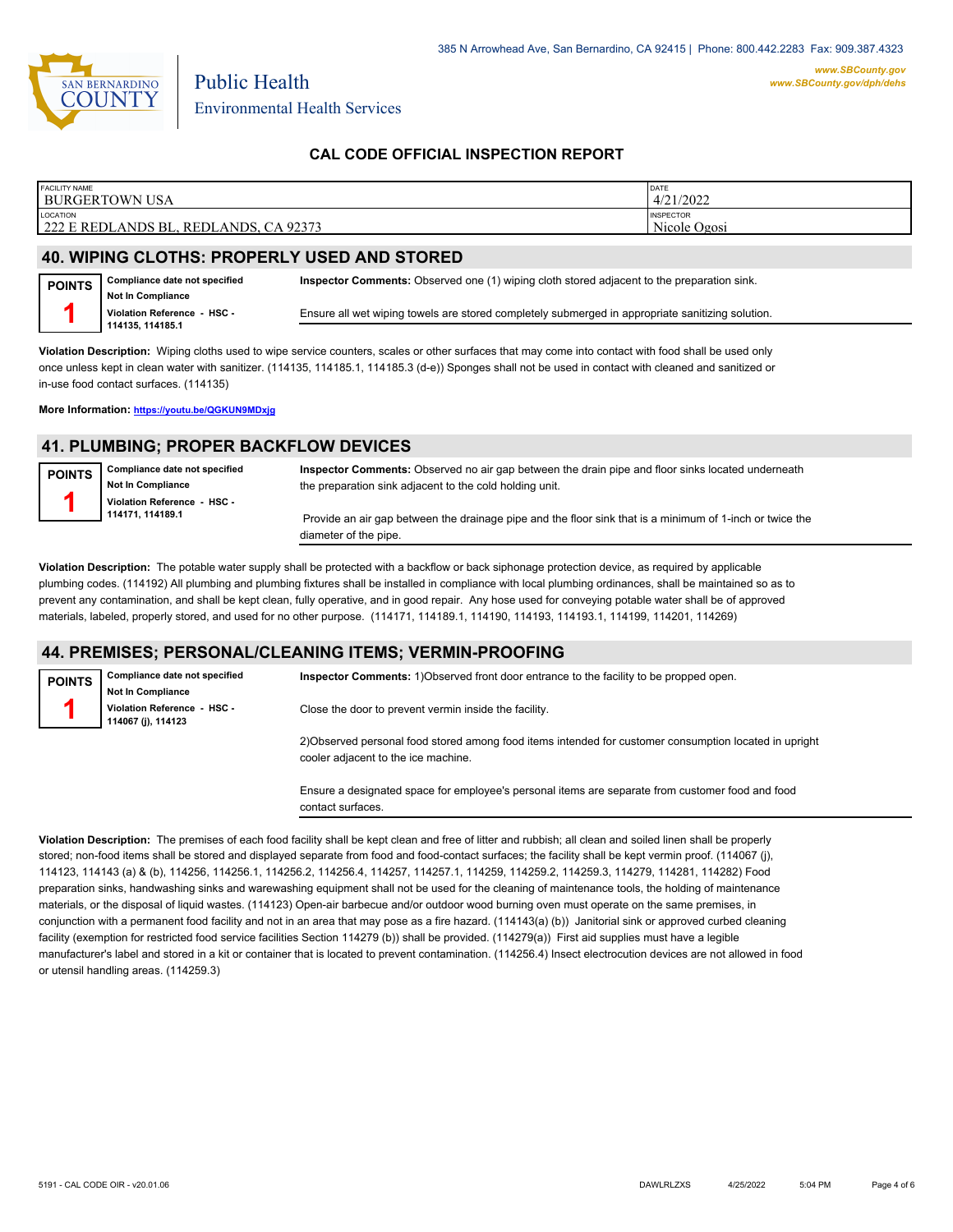

# **CAL CODE OFFICIAL INSPECTION REPORT**

| <b>FACILITY NAME</b>                                           | DATE                             |
|----------------------------------------------------------------|----------------------------------|
| BURGERTOWN USA                                                 | 4/21/2022                        |
| <b>LOCATION</b><br>222 E REDLANDS BL.<br>CA 92373<br>REDLANDS. | <b>INSPECTOR</b><br>Nicole Ogosi |

#### **45. FLOORS, WALLS AND CEILINGS: BUILT, MAINTAINED, AND CLEAN**

Ensure floors and ceilings are kept in good condition to reduce possible food contamination.

**Violation Description:** The walls / ceilings shall have durable, smooth, nonabsorbent, and washable surfaces. All floor surfaces, other than the customer service areas, shall be approved, smooth, durable and made of nonabsorbent material that is easily cleanable. Approved base coving shall be provided in all areas, except customer service areas and where food is stored in original unopened containers. Food facilities shall be fully enclosed. All food facilities shall be kept clean and in good repair. (114143 (d), 114257, 114266, 114268, 114268, 114271, 114272) Cleaning must be an approved dustless method. (114268.1) Mats and duckboards, if used, must be removable and easily cleanable. (114272) Open-air barbecues or wood-burning ovens floor surfaces must extend a minimum of five feet and be impervious or easily cleanable. (114143(d))

#### **IMPORTANT: Risk Based Inspection Frequency**

Food facilities that pose a higher risk level for causing foodborne illness will be subject to an additional inspection, to be billed at the hourly rate as provided in the San Bernardi[no County Code Schedule of Fees](https://codelibrary.amlegal.com/codes/sanbernardino/latest/sanberncty_ca/0-0-0-122474#JD_16.0213B). Facilities that received one or more of the following will be elevated to a high risk tier:

- A score letter of "C" or lower on one of the last two graded inspections,
- A score letter of "B" on two of the last three graded inspections,
- Repeated "four (4) point violation Risk Factor" (critical violation codes 1-23) on the last two inspections, or
- Four (4) or more critical violations (codes 1-23) noted during an inspection, or

#### **Food Establishment Donor Survey**

Will you please take a few moments of your time to co[mplete our Food Establishment Donor Survey?](https://survey123.arcgis.com/share/626bb0fb21674c82832b0c0d557c5e80?field:faid=FA0009279&field:facility_name=BURGERTOWN%20USA¢er=34.06,-117.18&field:phone=9093359902) The purpose of this survey is to learn about current food recovery and food waste reduction efforts and struggles throughout San Bernardino County.

The feedback from the survey will help us identify barriers and opportunities, and connect you with nearby charitable feeding organizations so you can donate your surplus fo[od. Once you complete the su](https://arcg.is/WvjGb)rvey, you can view your entry and connect with other donor food establishments and charitable

#### **Overall Inspection Comments**